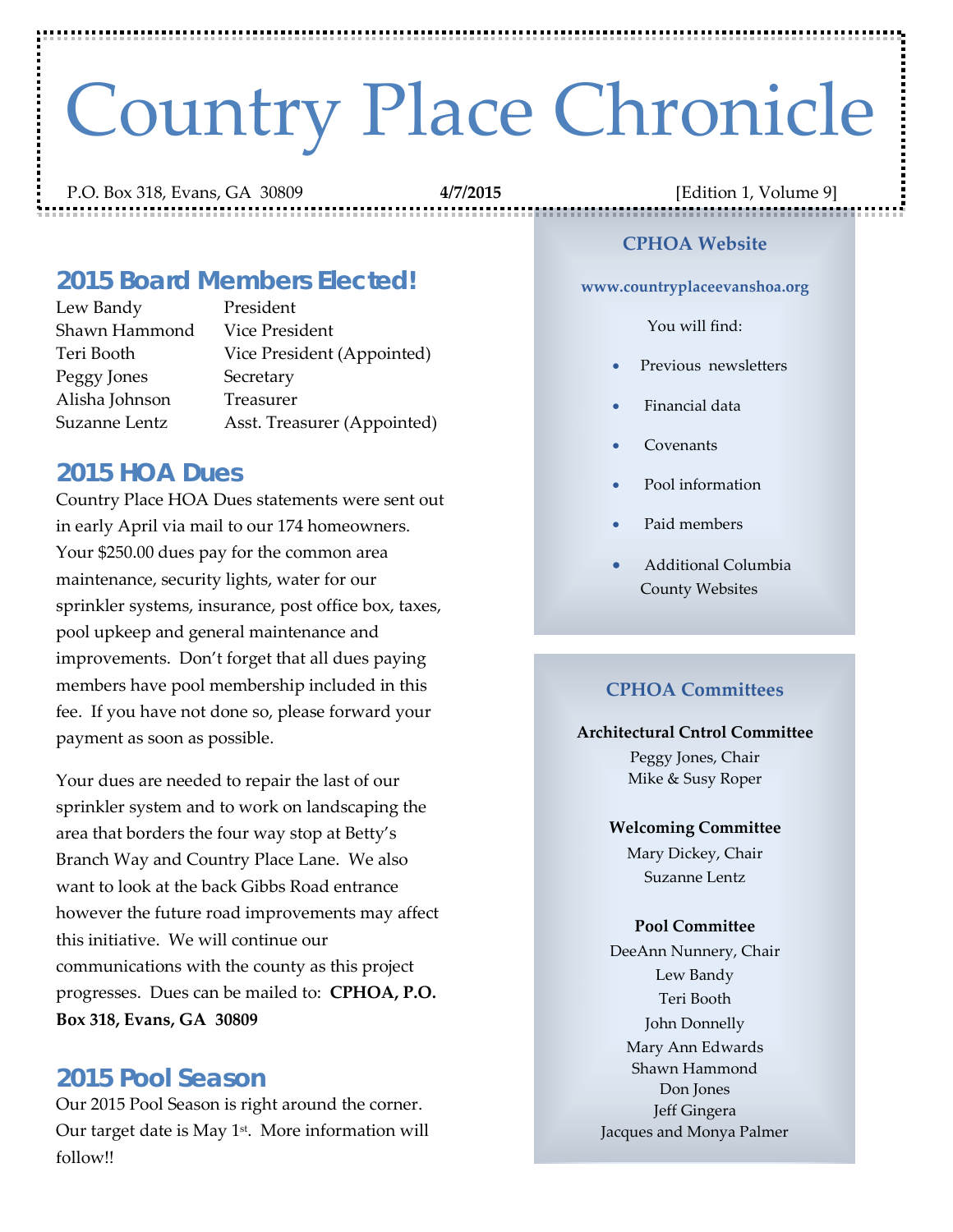# *CPHOA Spring Yard Sale*

Your calendars should be marked for Saturday, May 2nd from 8 AM – 12 Noon for our neighborhood yard sale. To participate, just put balloons on your mailbox and hold your sale in your yard or garage. This sale will be held rain or shine. Advertisement will be provided.

# *Covenants Update*

We have talked about amending our Covenants for some time. Work on this project is close to completion. The change will include the Georgia Property Owners Association Act. We hope to have this change ready about the time of our pool opening and have the documents ready for signatures.

# *Committee Updates and Changes*

We have Mr. Mike Roper and Susie Roper who have volunteered to be on the Architectural Control committee with Peggy Jones.

We have a number of people who have volunteered to be on the Neighborhood Watch committee and that will be headed by Ms. Marguerite Creekmore. We are in need more representatives to be on this committee to represent the following parts of the neighborhood: 2 to 3 residents on Country Place Lane, 2 for Brandermill Road, 1 for Chandler Court, 1 for Astor Court and one for Graystone Way. The committee will meet with the Columbia County Sheriff's office in reference to our responsibilities. We would also like to create a Special Events Committee. People interested in this or any other committee, please contact Lew Bandy at [lew.bandy@gmail.com.](mailto:lew.bandy@gmail.com)

# *Committee Updates and Changes*

Going away on vacation?? Have the Columbia County Sheriff's Department watch your house! Call 706-541-2800 to request this free service. It gives you peace of mind while you are away!!

## *Country Place Spring Clean-Up*

Neighbors, it's that time of year again, spring is upon us, and it's time to take a good hard look at our yards and the exterior of our homes.

We have homes in our neighborhood that aren't being maintained. The yards in Country Place are to be cut, edged and the shrubbery neatly trimmed on a regular basis. The gutters should be free of weeds and debris. Please don't use the sewer drains for debris, they are for storm water ONLY!

Check your homes for some of the following:

Missing or broken shutters

Broken or missing window grids

Houses covered in mildew

Rotten wood on the exterior (to include windows)

Houses in need of painting

Common covenant violations are listed below:

No trees may be cut without prior approval, unless they are within ten feet of the home. Article ll Section 8

No assembly or disassembly of motor vehicles and other mechanical devices on any lot. Article lV Section 6

No parking of boats, trailers, and other recreational vehicles may be maintained on a lot unless in a garage or screened area not visible from the street. Article lV Section 5